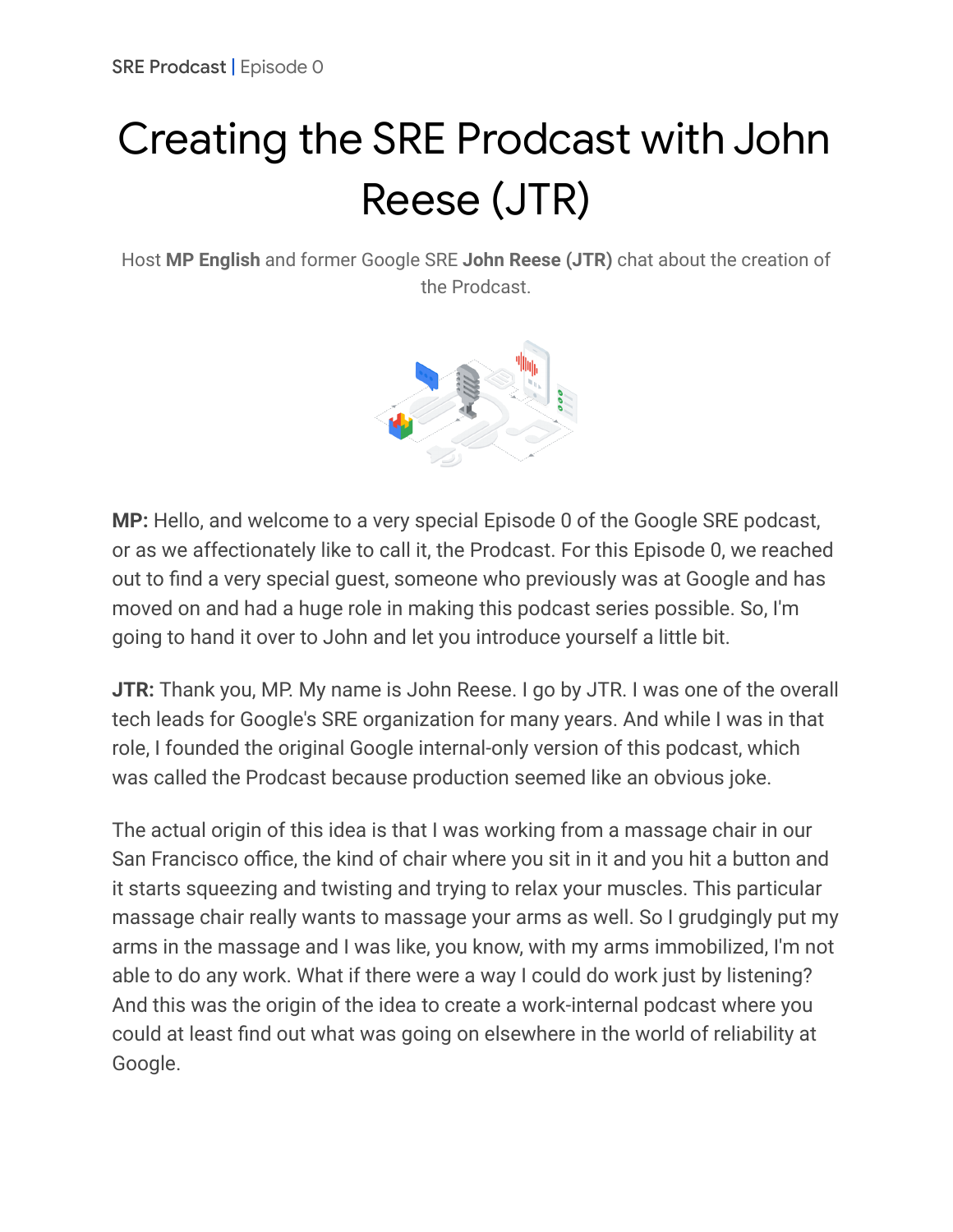So I posted the idea on our extremely popular internal social networking site, Google+. Some colleagues popped up who had previous experience in this, or at least a little bit of previous experience. And one of them, his name was Adam. Adam and I sat down and recorded a first episode where he was just interviewing me about old crufty technology I worked on when I started at the company, which I can talk about at length. It is the most interesting thing in the world to me. And we released it after doing a little bit of, sort of, basic audio editing in GarageBand and put it out there and there was some interest. And then another colleague whose name is Andrew—in my imagination, he listened to this.

**MP:** Andrew's actually our episode seven guest.

**JTR:** Ah. Andrew P. Widdowson, who you'll see upcoming in Episode 7, had a lot of experience in his college years as a college radio DJ and has continued to do stuff of that sort, audio and deejaying and just generally sort of emceeing things. And he listened to our original podcast episode and he was like, you know what? These are people who appreciate constructive feedback, and I have a lot of constructive feedback. So, he got in touch, drove all the way up from the South Bay to meet us in San Francisco, and sat us down in a room and explained all this stuff about how to make a better audio product. A lot of it was about how microphone pickup works and that you need to talk directly to the microphone because even turning your head a few degrees can cause pickup to drop off. A lot of it was about the editing process. It was all actually super fascinating 'cause I like learning about new technical topics that I don't know anything about. Audio editing is one of those.

So we made a huge list of notes and the second episode that we put out was of much higher audio quality, I believe. We ended up having a bunch of fancy gear, which came from Adam to involve us putting on big over the ear—earphones, headphones, whatever those things are called.

**MP:** Having monitors.

**JTR:** Yes. Monitors, all of it goes in a little solid-state recording device. And we would record sort of different audio tracks for each of the people who's speaking,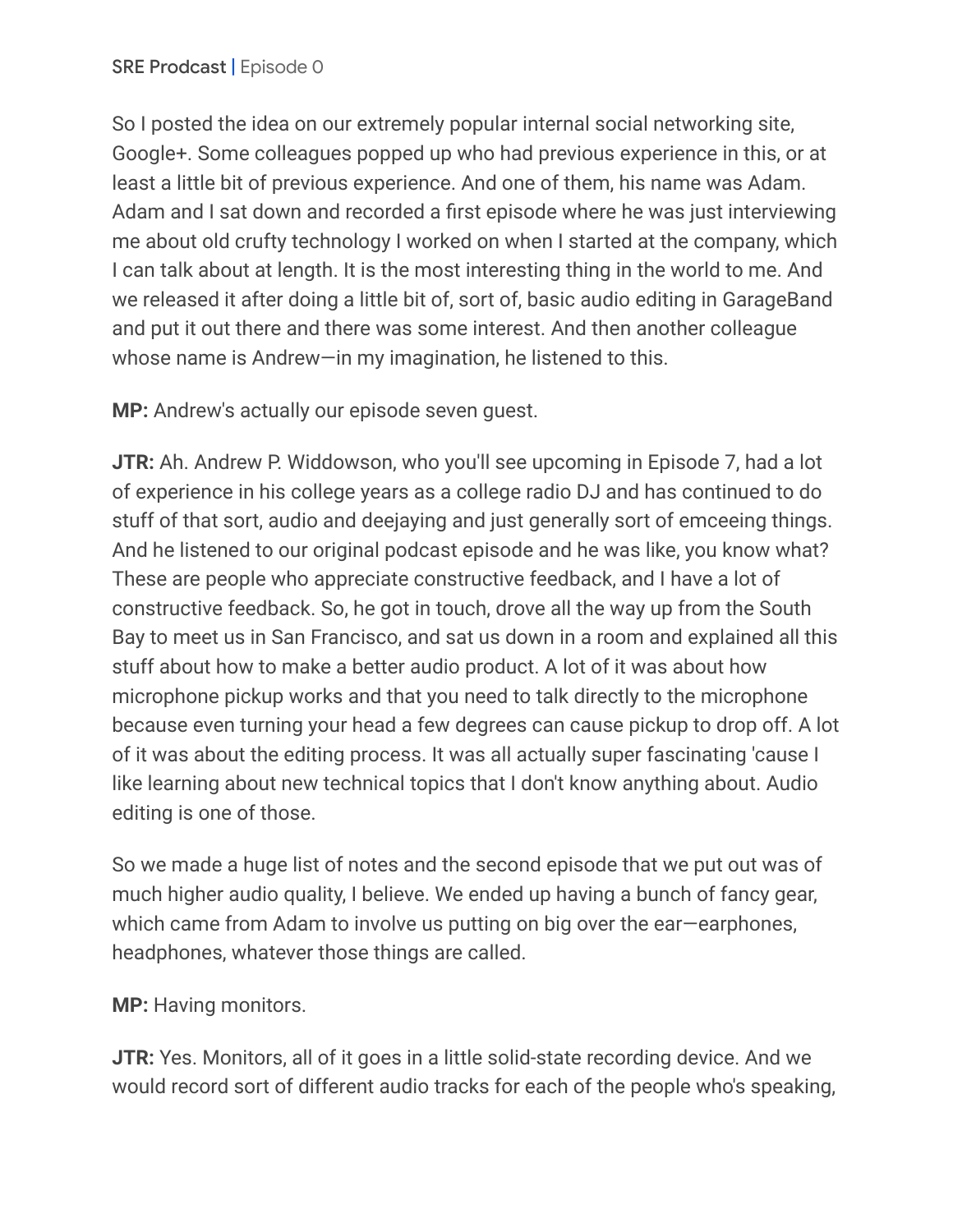each of the audio tracks—because we were in the same room because this was pre-plague times—each of the audio recordings would actually pick up mostly the person who was speaking into it, but also the background noise, the people who were off-mic speaking, which added this sort of extra sort of real quality to the recording, which is somewhat lacking actually in modern podcasts that are made remote during the pandemic. And then I was taught by Adam and Andrew how to do audio editing in GarageBand. And then later in Audacity, the much nerdier-seeming of the tools.

**MP:** Audacity is a good workhorse.

**JTR:** Yeah. They both can get it done. It was just a new world to me to learn how to deal with audio signals and sort of these signal processing and slicing things up and thinking about, like, compression of the wave signal on all this stuff. That was all new and neat.

**MP:** How long ago was it that it started? 'Cause I'm not even really sure how long it had been going on for when I got involved.

**JTR:** Yeah. I have lost all of my extended memory because it was all stored on Google servers. The Prodcast website, I think we have the date stamps and I think it would have been three or four years ago it started. Definitely double-check that, please. One of the interesting things is that we wanted this to be something that people could legitimately do and call it work—they could listen to this podcast and say, I just did an hour or 30 minutes of work. So we picked the target length to be just under 30 minutes, so you can block off a 30 minute slot in your calendar and do it.

And we also made a decision, which fortunately is being revisited to make them confidential, so that people could talk openly about internal projects, so you could be finding out about some exciting project from elsewhere in the company that might have an impact on your work. But it turns out that making a podcast confidential really sort of goes against the grain of the entire podcast ethos, which is very much about information should be free. So it was very hard to get a confidential podcast approved to be listened to through podcast players. We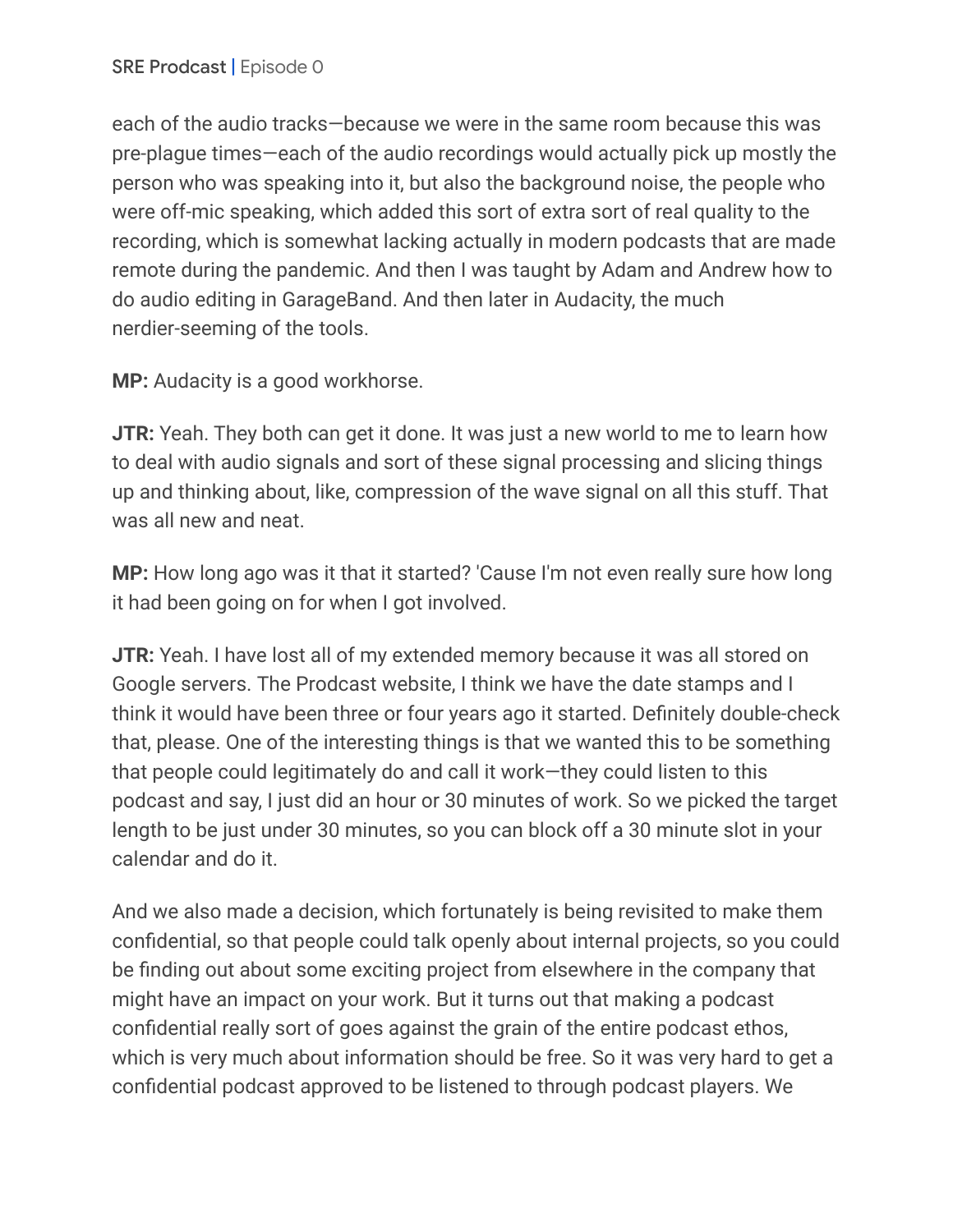actually encouraged people to play it directly at a Google Drive because Google Drive ACLs follow local company policy, which, you know, I'm sure that dramatically reduced the number of people who were willing to listen to this as a podcast because they couldn't just shuffle it into their normal podcast feed. We did some investigation into whether we could, like, treat it as like a—the same way podcast players treat premium content where you actually have to, like, password or something in order to get access to it. For whatever reason, that didn't pan out.

## **MP:** Mm-hmm.

**JTR:** So during my—during my tenure, it was confidential only, and you had to play it in this surprising obnoxious way.

**MP:** Yeah. Something that frustrated me there was that even knowing, like, how many listens we were getting was really difficult.

**JTR:** Yeah. We didn't have any sort of good analytics. We had to, like, see how many people were accessing the URL, which of course doesn't tell us how many people have downloaded it in other ways or sent it to other people.

**MP:** I just have a general question for you. Do you think you'd be interested in doing another podcast of some sort someday?

**JTR:** Like a guest episode?

**MP:** Just in general, like, host your own, do something SRE related with all of your experience?

**JTR:** Yeah. Very possible. And if you're interested in interviewing people outside of the company for this podcast, I am available for that. [Laughs]

**MP:** We're not entirely sure yet where we're going to go after this run. We want to see how our viewership does. One of the ones I would be really interested in—and it might be a good one to go and look for people both in and outside of the company, especially as people have moved on and time has passed—my concept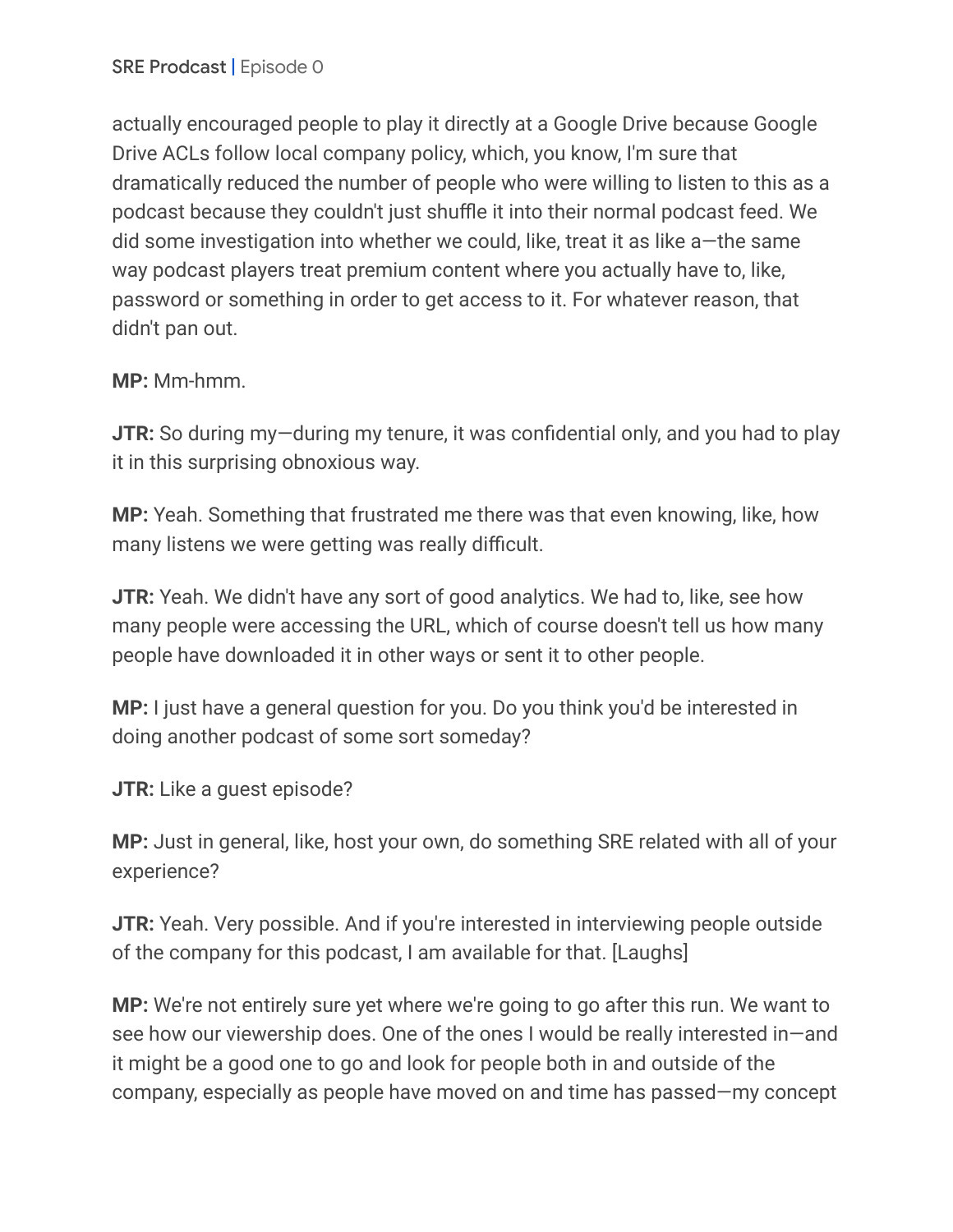is for a second series "garage to global" and a podcast history of Google production.

**JTR:** Mm-hmm. Yeah. I love that.

**MP:** I think that would be a really interesting story to share because it's a remarkable scaling.

**JTR:** Yeah. There's a bunch of these production interviews that might be a good companion piece to that. I've talked to some people about whether we could make those public as well. There's some openness to that. Of course, we would need to work with the people that were interviewed.

**MP:** Mm-hmm. So I think that's something that I would be interested in doing after the series, but we're definitely going to take a little hiatus after this because it has been a pretty substantial amount of work to get all these episodes together.

**JTR:** Yeah. What is the recording schedule? What does that look like? How much time has that taken up?

**MP:** It's been on and off, but usually the commitment per episode in production time is, we have an hour recording block. We have at least one half-hour prep session with the guests. And then there's probably another, like, hour or so of prep work before. So it's about two and a half hours to get to the recording. And then there's generating transcripts, editing transcripts, all the stuff we have to do on the back half. The major change from when we were doing this together that's been a really big benefit is having a professional paid production house to do the edits for us.

**JTR:** I bet. Yeah.

**MP:** That has been a huge game-changer.

**JTR:** That was always where I got stuck. It was fun to do that part, but it took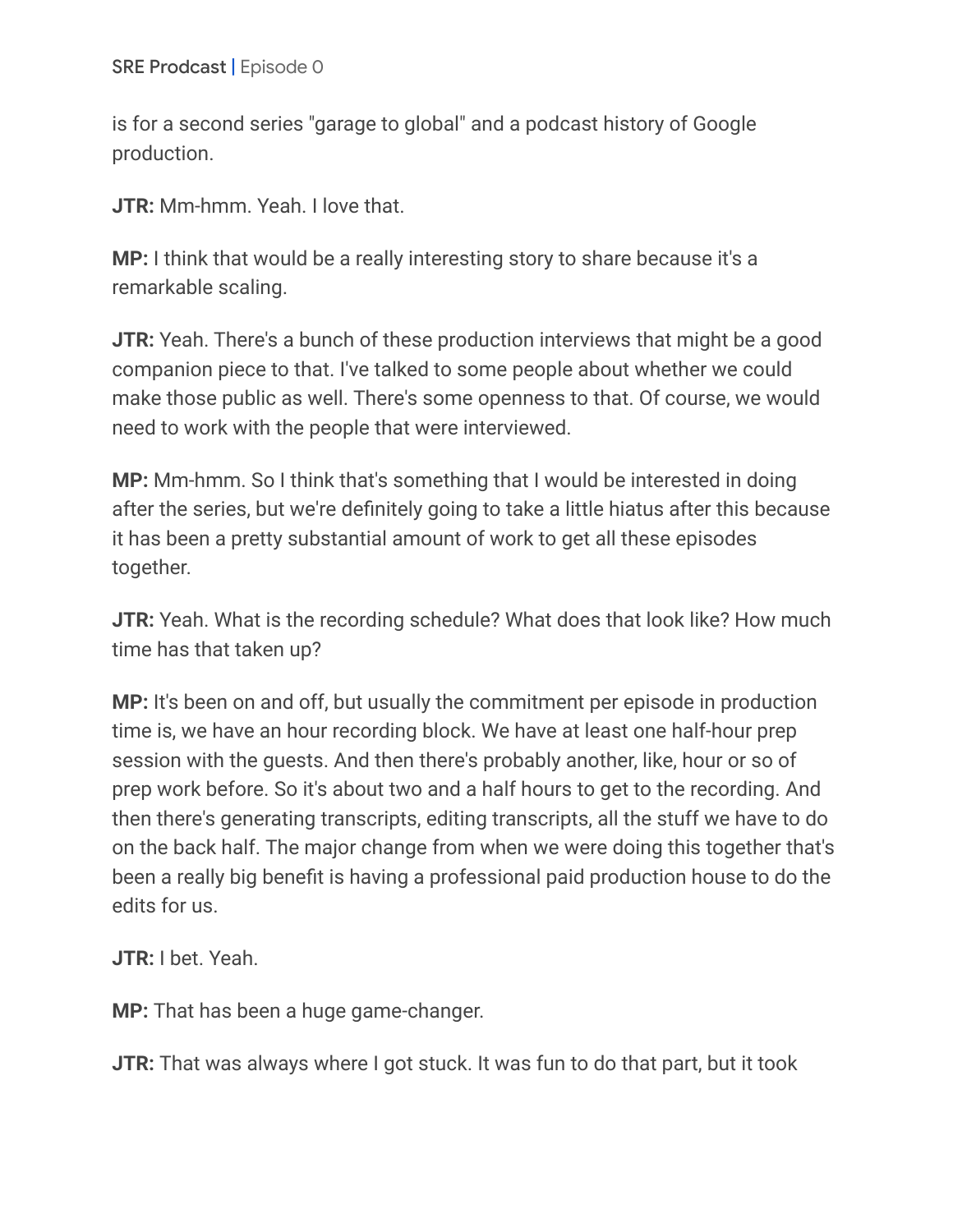forever and I'm sure I was doing a terrible job compared to what they were doing.

**MP:** It's allowed us with this series to really focus on the content and not have to worry too much about getting the audio clean and ready for everyone for general consumption.

**JTR:** So they're pretty good at cleaning up the audio?

**MP:** Yeah. And it saves us all that time, 'cause it would—you'd have 30 minutes of audio and it would take you hours and hours to edit 30 minutes of audio. At least now we've been able to be much more content-driven.

**JTR:** I like it. Cool. When is it coming out?

**MP:** Episode 1 is going to be in the next week or two? I'm not going to put a firm date on it because this episode will likely be getting released after the first episode has been released. So it's end of March, beginning of April, we will have Episode 1 coming out. We will have *had* Episode 1 coming out for folks actually listening.

**JTR:** Well, I'm super excited that it got to this point. It was only a dream when I was leaving.

**MP:** And there's a real big thanks goes out to you for helping set up that transition when you left. That was a really big help—getting us in contact with the folks that we needed to talk to to get that organizational buy-in. That really made all of this possible. So, a huge credit to you for all of that.

**JTR:** Thank you. I appreciate that.

**MP:** And to the—just the general legacy of it.

**JTR:** Yeah. It really—it feels good to me that things that I've started are still developing and continuing and getting better.

**MP:** I do want to thank you so much for taking the time out of your day to chat